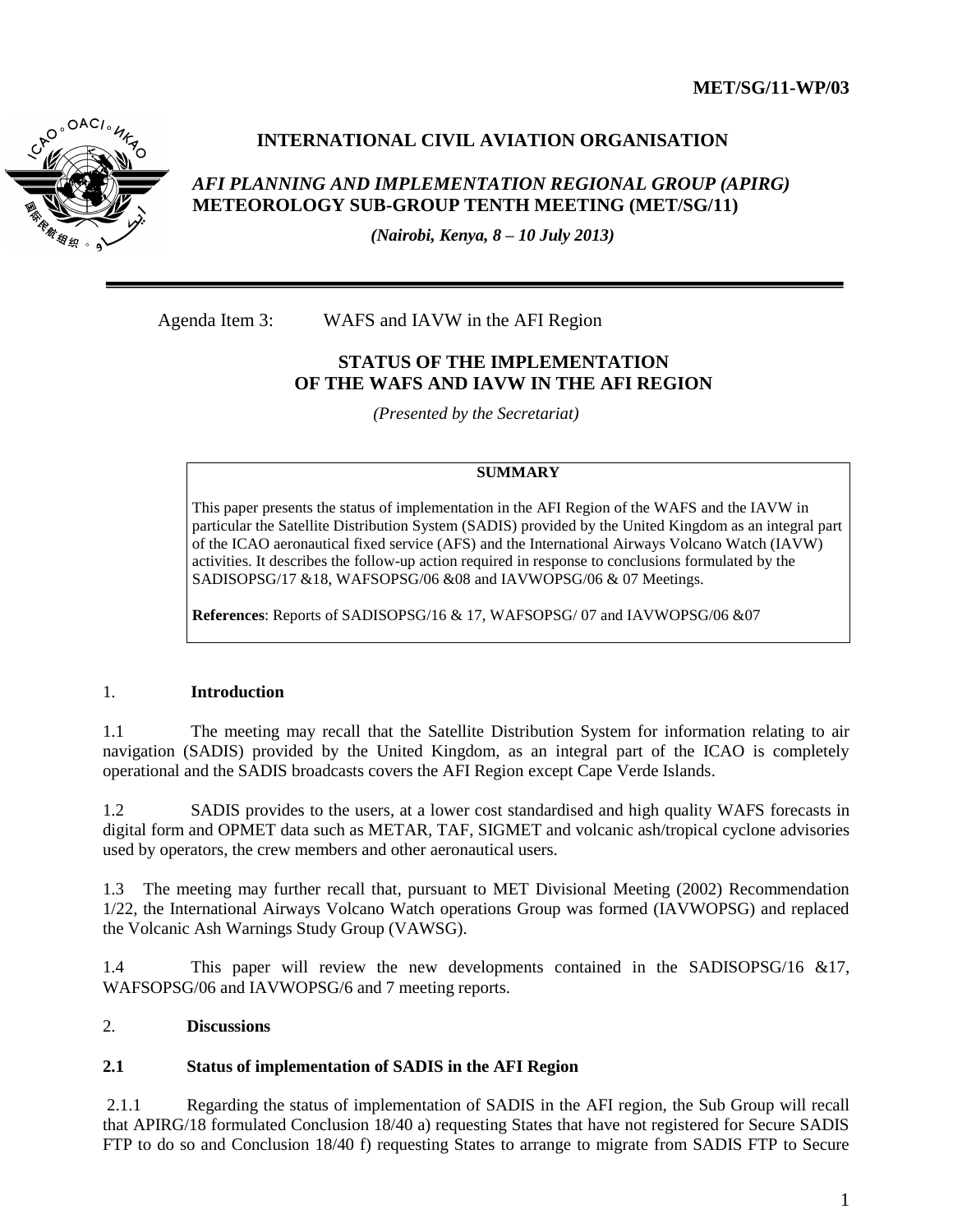SADIS FTP before 30 November 2012. The Sub Group will be pleased to note the improvement in the number of States that operating SADIS as reflected in **Appendix A** to this paper.

### 2.2 **SADISOPSG/17 and SADIS /18 Meeting Reports**

2.2.1 The SADISOPSG/17 and SADIS/18 meetings were held in ICAO Regional Office, Cairo and ICAO Regional Office Dakar respectively. The executive summary reports of the meetings are attached as **Appendices B and C** respectively to this working paper.

2.2.2 From the report of the SADISOPSG/18 meeting, the Sub Group will be pleased to note that, as part of Amendment 76 to Annex 3, it is proposed that, on a bilateral basis, the exchange of OPMET information (initially METAR/SPECI, TAF and SIGMET) in geography markup language (GML) be enabled in support of the future system wide information management (SWIM) environment.

2.2.3 Similarly, the Sub group will be pleased to further note that , Concerning the annual questionnaire, the consistently high percentage of users reporting good availability of the OPMET information and the WAFS forecasts on both the SADIS 2G satellite broadcast and the Secure SADIS FTP service. The group will further note that, in view of the forthcoming changes to SADIS service and especially the cessation of forecasts WMO GRIB 1 and availability of forecasts in WMO GRIB 1 code form agreed to a revised content of the annual questionnaire to be used for the dispatch of the 2013/2014 SADIS operational efficacy questionnaire in December 2013.

2.2.4 The SADISOPSG/17 meeting considered matters related to the non-implementation of the requirements for OPMET information on SADIS – more specifically, the lack of availability of METAR/SPECI and TAF form certain aerodromes within States. In this regard, recognizing the importance of the OPMET information for users, and that States are required to provide or have agreed to provide the OPMET information from the AOP aerodromes or non-AOP aerodromes respectively listed in Annex 1 of the SADIS User Guide (SUG), the group concurred that regional OPMET bulletin exchange schemes that exist in all ICAO Regions should be aligned with the OPMET information requirements contained in Annex 1 of the SUG and that States whose OPMET information had been identified as "not available" on SADIS should ensure that the OPMET information is produced as a matter of urgency and disseminated through the regional OPMET bulletin exchange schemes (Conclusion 18/8).

2.2.5 With regards to the requirements for OPMET information (METAR/SPECI and TAF) from non-AOP aerodromes, the SADISOPSG/18 reviewed a revision of the requirements based on a proposal made by IATA. In this regard, the group agreed that States should be consulted accordingly on the new or amended requirements and that States that have notified of their concurrence to provide the OPMET information from non-AOP aerodromes should, as part of the consultation, be requested to provide an indication of the availability of the OPMET information concerned (Conclusion 18/9).

2.2.6 The group noted forthcoming changes to the provision of WAFS forecasts from the world area forecast centres (WAFCs) in line with the applicability of Amendment 76 to Annex 3 on 14 November 2013. Specifically, the cessation of WAFS upper-air gridded global forecasts in WMO GRIB 1 code form (in view of the operational availability of superior forecasts in GRIB 2 code form), the availability of WAFS forecasts in GRIB 2 code form for flight level (FL) 410, and the availability of WAFS forecasts in GRIB2 code form for icing, turbulence, cumulonimbus cloud which can be used operationally with effect Amendment 76. In view of these developments, the group determined the associated implications of the provision of the WAFS forecasts on SADIS 2G satellite broadcast and the Secure SADIS FTP service, including necessary modifications to the Secure SADIS FTP service folder structure (Conclusions 18/12, 18/13, 18/14 and 18/15).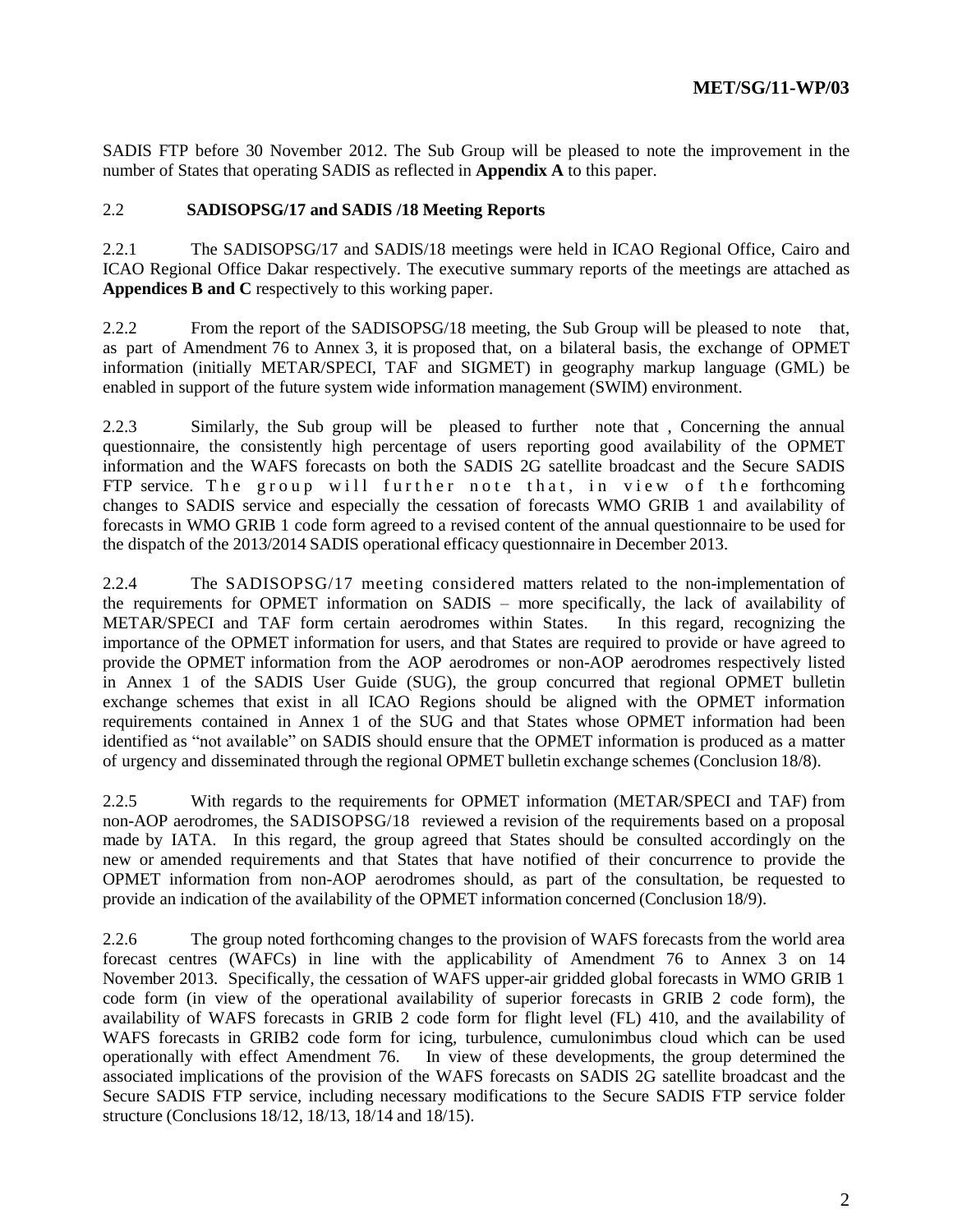2.2.7 In respect of recommendations concerning the provision of a satellite-based distribution system, having considered a detailed report of the options available and the associated costs and impacts on States/users and taking into account other associated developments including the imminent introduction (as part of Amendment 76 to Annex 3) of the exchange of OPMET information in a digital format, the group agreed to recommend to the Meteorology Divisional Meeting to be held in Montreal in July 2014 that the existing SADIS 2G satellite broadcast should be extended beyond 2015 but only until November 2019 (Conclusion 18/16).

### 2.3 **Review of the WAFSOPSG/7 meeting report**

2.3.1 The  $7<sup>th</sup>$  meeting of the WAFSOPSG was held in Lima, Peru from 17 to 21 September, 2012. The executive summary of the report of the meeting is attached as **Appendix D** to this working paper.

2.3.2 The WAFSOPSG/7 meeting agreed that all the formalities regarding the cessation of WAFS gridded global forecasts in WMO GRIB1 code form had been fulfilled and therefore, the endorsed their cessation at 0000 UTC on 14 November 2013 as per Decision 7/9 and Conclusion 7/10. Therefore, users who had not already done so were to have contacted their respective WAFS workstation vendors to ensure their systems were able to receive and decode the WAFS GRIB2 datasets for use in flight planning and documentation. Moreover, States were to have verified that their users of WAFS upper-air grid point forecasts and WAFS workstations were able to receive and decode the WAFS GRIB2 datasets and that flight planning and data retrieval systems had the proper decoder software to process the GRIB2 data, since it was proposed that after November 2013, WAFS upper-air grid point forecasts would only be available inGRIB2 code form. In this regard, the MET/SG urged AFI States to implement Conclusion 18/40 b) as a matter of urgency.

2.3.3 With regard to training requirements, for States and WAFS users, for the new WAFS gridded forecasts for CB clouds, icing and turbulence, the WAFSOPSG/7 meeting, in light of the consideration of examples of visualization options, agreed to proceed with the development of a training package in line with the expected timescale involved with its operational use.

2.3.4 With regard to training requirements, for States and WAFS users, for the new WAFS gridded forecasts for CB clouds, icing and turbulence, the group, in light of the consideration of examples of visualization options, agreed to proceed with the development of a training package in line with the expected timescale involved with its operational useand make it available on the WAFSOPSG website by April 2013 in order to support implementation under Amendment 76 to Annex 3 (Conclusion 7/13).

2.3.5 In view of the successful harmonization of the WAFS gridded global forecasts for CB clouds, icing and turbulence, and the ongoing verification results, as well as the availability of updated guidance material, the group reaffirmed Conclusion 6/18 regarding the removal, as part of Amendment 76 to Annex 3, of Note 1 to Appendix 2, 1.2.2 h) regarding the experimental nature ("trial forecasts") of the gridded forecasts. Additionally, the group invited the WAFC Providers States, in collaboration with all ICAO PIRGs, IATA and WMO, to extend the verification of WAFS gridded global forecasts of CB clouds, icing and turbulence using more comprehensive datasets for the monitoring of the quality of the products and to publish the CB clouds, icing and turbulence verification results on the WAFCs websites (Conclusion 7/14).

2.3.6 Regarding the WAFS support required for the integration of meteorological information within the global ATM operation concept, the group invited ICAO, the WAFC Provider States and selected States and international organizations to coordinate, with the Meteorological Aeronautical Requirements and Information Exchange Project Team (MARIE-PT), in the development of a concept of operations for the WAFS that takes into consideration functional requirements and performance metrics (Conclusion 7/15).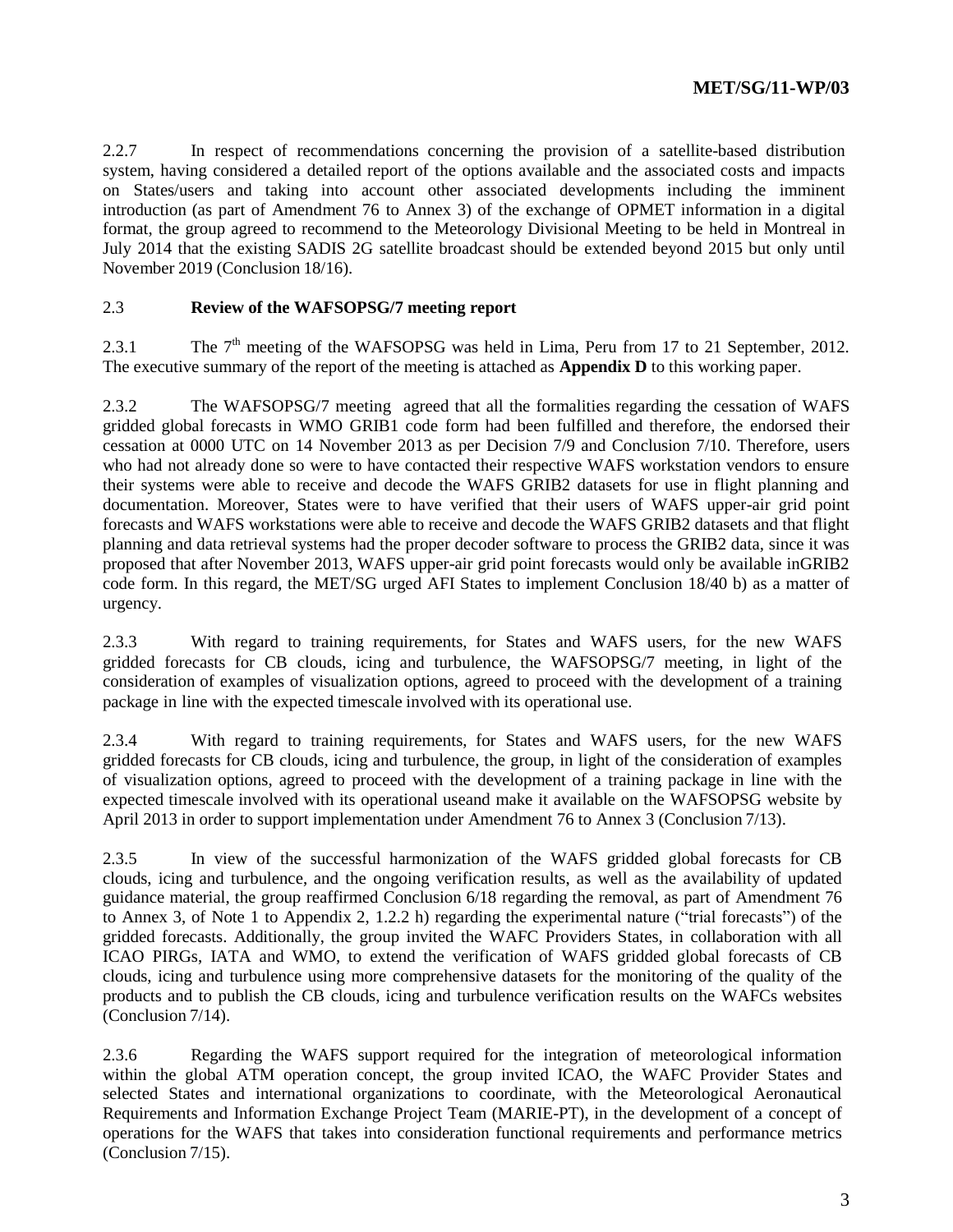### 2.4 **Review of the IAVWOPSG/6 and IAVWOPSG/7 meeting reports**

2.4.1 The IAVWOPSG/6 and IAVWOPSG/7 meetings were held at ICAO Regional Offices, Dakar and Lima in September 2011 and September 2012 respectively. The executive summaries of the reports of the two meetings are attached as **Appendices E and F** to this working paper.

2.4.2 Regarding the development of procedures on how to improve the sharing of information from WMO Member States (such as radar reports, satellite imagery and ground-based measurements) with volcano observatories in an effort to improve collaborative forecasting, the group agreed to invite WMO to support collaborative forecasting through enhanced information sharing (Conclusion 6/12 refers).

2.4.3 Concerning the development of guidance material related to the reporting of complex volcanic ash events (multiple layers and/or more than one eruption within a FIR) in SIGMET, the IAVWOPSG/6 meeting agreed to assess, inter alia, if the volcanic ash advisory/volcanic ash advisories in graphical format (VAA/VAG) could be used to replace the SIGMET for volcanic ash and the capability of the nine VAACs to provide global service in this regard.

2.4.4 Regarding the feasibility of replacing SIGMET for volcanic ash with VAA/VAG, the IAVWOPSG/7 meeting noted that the best way to address this issue would be in the development of the roadmap on how future information to aviation on volcanic hazards are to be provided in a collaborative way between VAACs and States in their area of responsibility, taking into consideration the requirement of integrating meteorological information into ATM.

2.4.5 To support the VAACs, the group invited the World Meteorological Organization (WMO)-International Union of Geodesy and Geophysics (IUGG) Volcanic Ash Scientific Advisory Group (VASAG) to address follow-up work pertaining to training material to support the use of quantitative, satellite-derived, volcanic ash and gas products for operational use by VAACs (Conclusion 7/8 refers).

2.4.6 To support quality management of the meteorological information to be supplied to users, the group agreed with the inclusion, by VAACs, of information on QMS implementation status in the VAAC Management Reports (Conclusion 7/11 refers).

2.4.7 In view of the recent success of the three VAAC best practice seminars, assisted by the generous support of IATA, the group invited ICAO, in coordination with WMO, to consider the best practice seminars as a future mechanism for use by the IAVWOPSG for issues that need to be progressed urgently, particularly where the active involvement of VAAC managers is required (Conclusion 7/14 refers).

2.4.8 The group agreed to develop an IAVW roadmap for the provision of information services in support of the aviation system block upgrade (ASBU) methodology taking advantage of a draft version of a concept of operations for the IAVW (Conclusion 7/17 refers).

2.4.9 To support operational decision making within the framework of IAVW, the group agreed to invite the VASAG, in an effort to improve volcanic ash dispersion forecasts, to further work on reducing dispersion model output uncertainty (Conclusion 7/18 refers).

2.4.10 To assist States during volcanic ash events and to support the implementation of Annex 3 provisions (Amendment 76 to become applicable on 14 November 2013), the group agreed to develop additional guidance material on the use of the volcano observatory notice for aviation (VONA) for inclusion in Doc 9766 (Decision 7/24 refers).